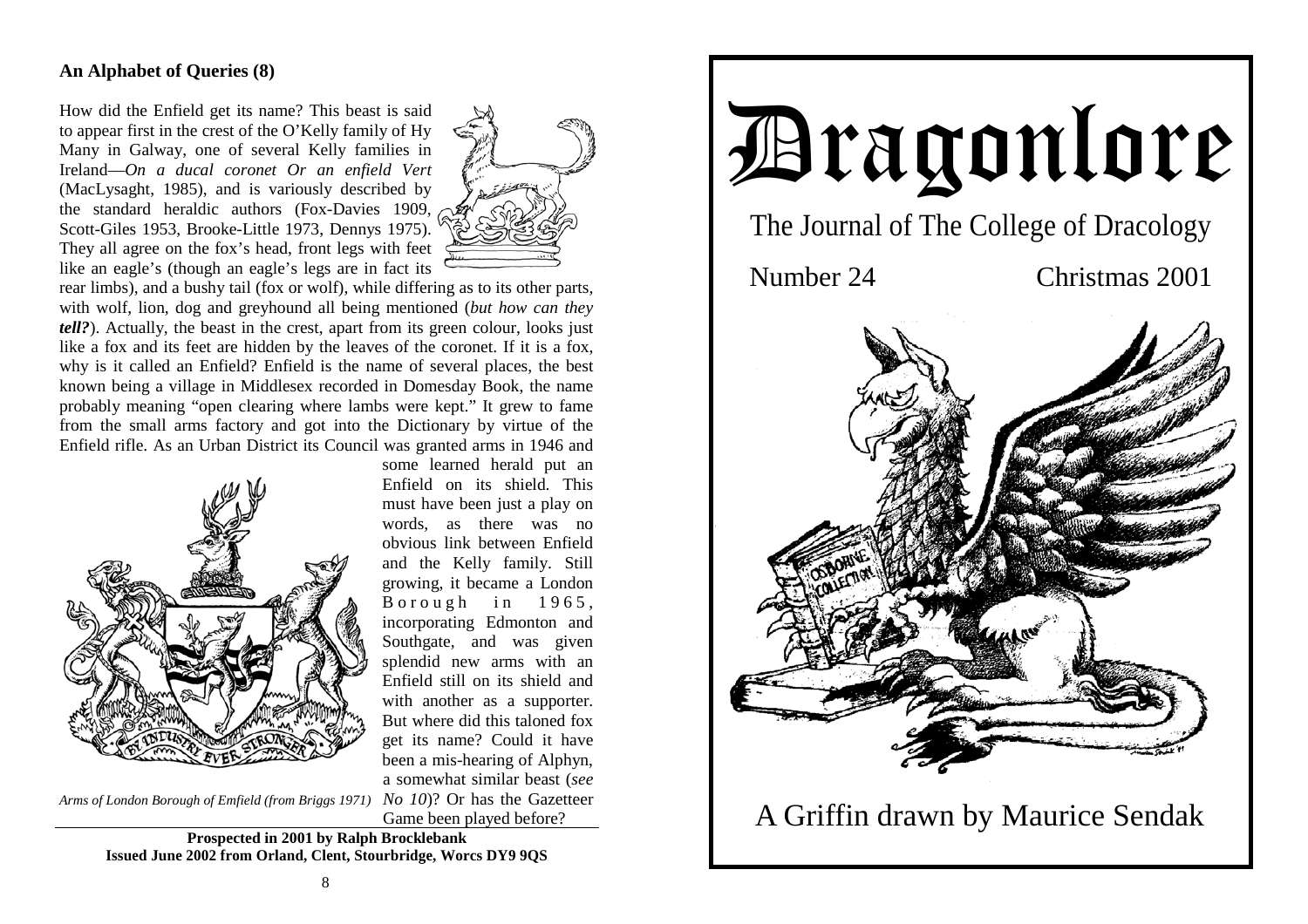## **The College of Dracology for the Study of Fabulous Beasts**

Christmas is traditionally a time to review Children's Books, so here are a few, both old and new. A modern classic in this field is **Where the Wild Things Are**, Story and Pictures by Maurice Sendak (New York 1963, London 1967) in which the boy Max has some amazing adventures and meets lots of weird and wonderful monsters. Sendak's drawing of a Griffin in his distinctive style (*on the cover*) was a gift to the Osborne Collection of Early Children's Literature in the Toronto Public Library, and was kindly sent in by John Wilkes, a dracology supporter from that great city.

An older classic is **The Book of Beasts** by Edith Nesbit, originally published in 1900 as part of *The Book of Dragons*, and now re-issued and newly illustrated by Inga Moore (Walker Books, London 2001). It tells the story of Lionel, a small boy who is made King, and finds a magic *Book of Beasts* in the Palace library. Pictures of a Butterfly and a Blue Bird of Paradise miraculously fly out of its pages, but when a fearsome Red Dragon does the same it terrorises the Kingdom, and Lionel has to find a way to vanquish it. Luckily the answer is found in the same book, and though a Manticora is not much use, being rather cowardly, with the help of a handsome winged white horse (called a Hippogriff here but more like a Pegasus as we know it), Lionel manages to shut the Dragon up in the book again, so all is well. These two books are for children around five years old.



#### **Travellers' Tales**

The next three books have a common theme, in that they purport to be old manuscripts newly come to light, and would suit twelve-year-olds. The first, **The Discovery of Dragons** written and illustrated by Graeme Base in the guise of Rowland W. Greasebeam BSc (Harry Abrams, New York 1996), has three chapters:- one recounts in letters to his colleague the adventures of a 9th

Wiltshire, as big as a bustard but twice as pretty, its harsh croaking call disturbed the nights throughout the long summer months; when roasted its flesh was said to taste like a ham-and-pork sausage, a delicacy now lost.

**Muskoka**, a much prized aquatic creature found in the central Ontario lakes in Canada, with three limbs, a ragged outline and having a rare fragrance; it was once quite common but is now almost beyond reach.

**Nankivell**, a giant amphibious monster like a huge centipede that once frequented the coves of Cornwall and the South West but is now rarely seen, though it is suspected that some survivors may have adapted to the dry life and hide out in inland arts centres.

**Ormerod**, a large burrowing worm that used to cause considerable collateral damage to mines and well-shafts until the use of explosives for tunnelling frightened it away; some now think it to be extinct, but odd traces remain.

**Pendragon**, once thought to be a small draconian species, but now reckoned to have been a rare cross between a bat and a cat found only in Cumberland.

**Quantock**, a massive beast that once roamed the wilder parts of Somerset, like a huge shaggy ram with antlers instead of horns, it gave its name to the range of hills but is otherwise largely forgotten.

**Runcorn**, a strange herbivorous quadruped with three horns on its head, two spiral ones that grow wider from year to year and a central straight one that is shed annually like a stag's antlers. After the shedding, it tries to pass as a ram in any handy herd of sheep, but as soon as the new middle horn appears, the real sheep turn against it and it is driven again into the wilds where it has difficulty in finding a mate, which may account for its decline towards final extinction.

**Scargill**, a fish-headed dragon with red wings, pointy fingers and the tail of a lobster, it makes fearsome threatening noises but has the heart of a lemon.

**Tintagel**, a delicate variety of wyvern covered in shiny metallic scales with enormous spindly wings and very long claws.

**Ullock**, an amorphous marine monster not unlike a cross between an octopus and a jellyfish, found near the coast of North West Britain.

**Vobster**, a gigantic marine creature that used to inflict untold damage to fishermen's nets with its numerous sharp teeth, it was once common in the Bristol Channel but is now a rarity if not actually extinct.

**Wivenhoe**, an East Country name for the Sea-Wyvern.

**Xingcheng**, an amphibious marine dragon with yellow scales, from China. **Yursk**, the phantom ox of the Russian steppes with enormous horns and a shaggy white coat, it appears suddenly from snow storms and is reputed to gallop faster than an express train.

**Zemmery Fidd**, mentioned by Edward Lear, these were a collection of small glittering creatures with lots of short legs that dwelt in the Somerset flats.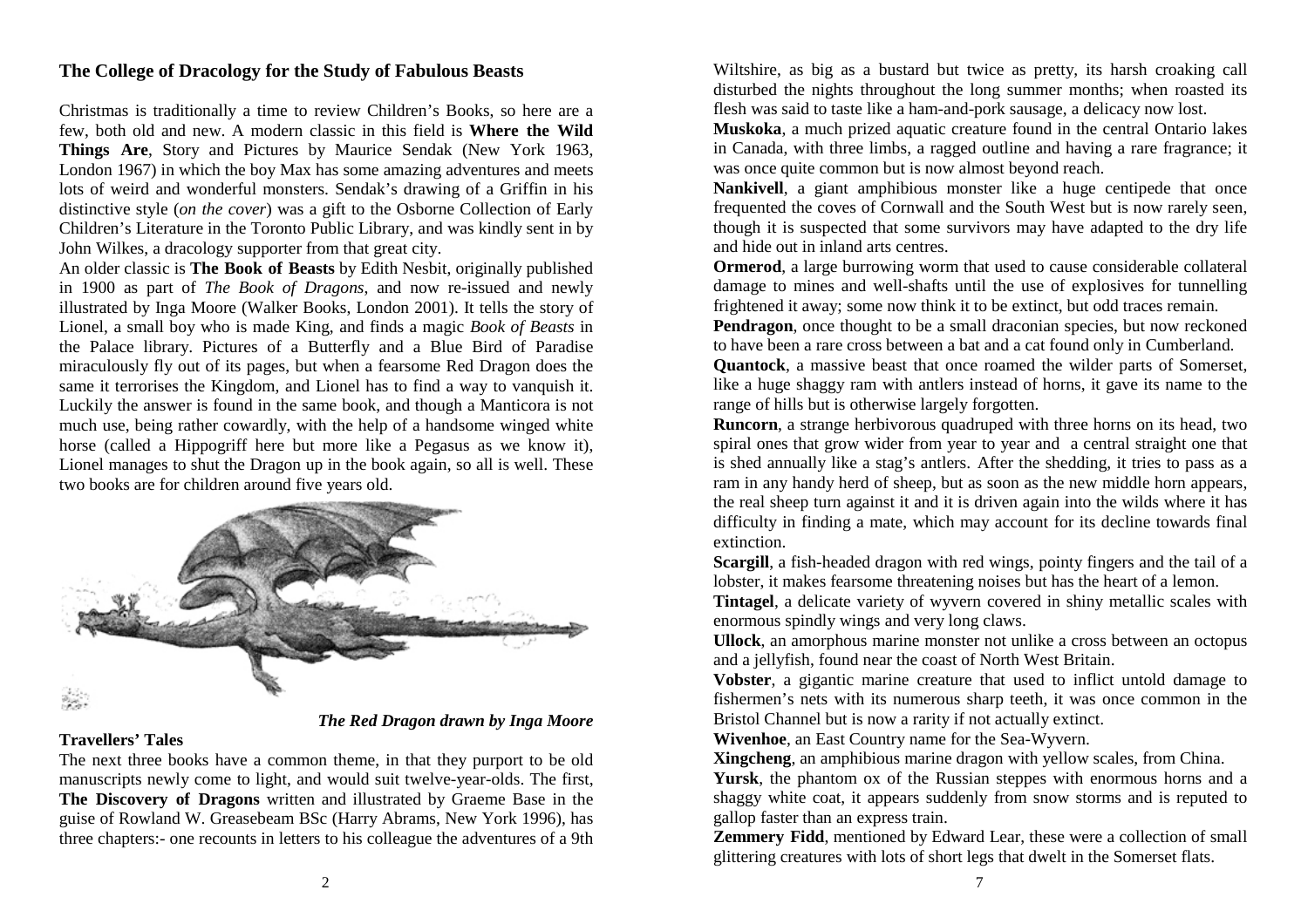description of the fantastic creature that the name brings forth in your imagination. An alphabet of possibilities is here appended.

### **A Gallimaufrey from the Gazetteer**

**Alsager** (m) a large aquatic lizard with a head like an otter and vestigial limbs, it lives in mud banks but can swim rapidly in pursuit of its prey, mostly minnows and other small fry. The female is called an **Alwin**.

**Bewley**, an irridescent stinging insect like a cross between a hornet and a dragon-fly. Its larval stage is known as a keevil.

**Camel**, this unlikely beast is said to have a face like a giraffe, a long neck like a serpent, two huge humps on its back like an yppotryll, feet with toes like an ostrich to stop it sinking in the sands of the desert where it lives, and shaggy fur like a yak, and is reputed to be domesticated and ridden like a wobbly horse—quite incredible!

**Dunster**, a pale brown monster of somewhat bovine appearance as to its face, but with the hide of rhinoceros, the feet of a bear and fearsome teeth, it is said to have preyed largely on quantocks in the days when they frequented Exmoor and the Somerset hills.

**Etherow**, a dainty marine mollusc that glows with many varied colours but can give virulent stings with its slender spines, found mainly in the warmer sheltered waters of the Irish Sea.

**Fenrother**, a hairy serpentine monster with vicious fangs and spiky fins, it used to frequent the East Coast until deprived of its livelihood by commercial over-fishing and is now found only in a closely-guarded secret location in Northumberland just 4 miles north of Morpeth.

**Gweek**, a rare estuarine bird like a stunted crane with a long twisted red bill and black and white feathers, its name is derived from its strangulated mating call uttered only in late April or early May.

**Harbottle**, a huge implacable horned beetle that flies around at night and feeds on dead sheep.

**Itchenor**, a parasitic marine worm that attacks scuba divers, mistaking them for its natural prey, the black-backed porpoise, causing them to break out into a scabrous purple rash.

**Jesmond**, a tiny semi-aquatic rodent with long delicate ears, webbed feet and a spiny tail that lives in the bogs of Western Ireland and feeds off discarded mop-heads, carpet slippers, unfinished Aran Island sweaters and the like.

**Keevil**, a pestilential small grub that infests porridge if kept in barrels, and uses its long sharp snout to bore its way out through the wood when it is ready to metamorphose into a bewley.

**Lacock**, a plump black-and-white game bird from the wild moors of



century Viking who discovers four species of European Dragon (Great Snow, Emerald, Welsh Red and St George's) which are not unlike the somewhat later dragons drawn by mediaeval heraldic artists, though the winged four-legged varieties were not known in Europe until hundreds of years later than the Vikings. Next are the letters of a 13th century Chinese maiden to her father, a silk merchant, reporting on four kinds of Asiatic Dragon (Mongolian Screamer, Japanese Butterfly Lizard, Eastern Temple Worm and Soong Chen Yi's Dragon) which are all shown with wings although it is fairly certain that Oriental dragons did not grow these until much later in their developmental history. Last come the accounts of a 19th century explorer and amphibiologist,

written home to his beloved from the forests of Africa

*One of Sendak's Wild Things* 

and Tasmania, describing four Tropical Dragons (Livingstone's Demon, Crested Dipper, Common Green Draak and Spotted Marsh Draak) which are wildly improbable but great fun. The whole collection shows an admirable imagination and great artistic skill. The twelve main pictures (all in colour) first appeared in a calendar for 1990 and are quite enchanting.

The second is called **The Unprecedented Discovery of the DRAGON ISLANDS, April-June 1819, HMS Argonaut, Lord Nathaniel Parker R S,**  with text by Kate Scarborough and artwork by John Kelly (Hamlyn, London 1997) and takes the form of an illustrated hand-written logbook supposedly penned in 1819 but unknown until now, describing an archipelago in the Pacific with detailed drawings and anatomical sections of various strange species including a sort of dragon, sea-serpent, griffin, unicorn, giant ostrich, kraken and other oddities. The flavour of 19th century nature studies is beautifully caught and the elegant departures from mythological stereotypes are truly ingenious.



*Young draglings trying to fly, as noted by Nathaniel Parker* 

The last of these three books is a really sumptuous volume, **YEAR OF THE DRAGON, An Ancient Journal of Oriental Wisdom,** written by Nigel Suckling and illustrated by Wayne Anderson (Pavilion Books, London 2000),